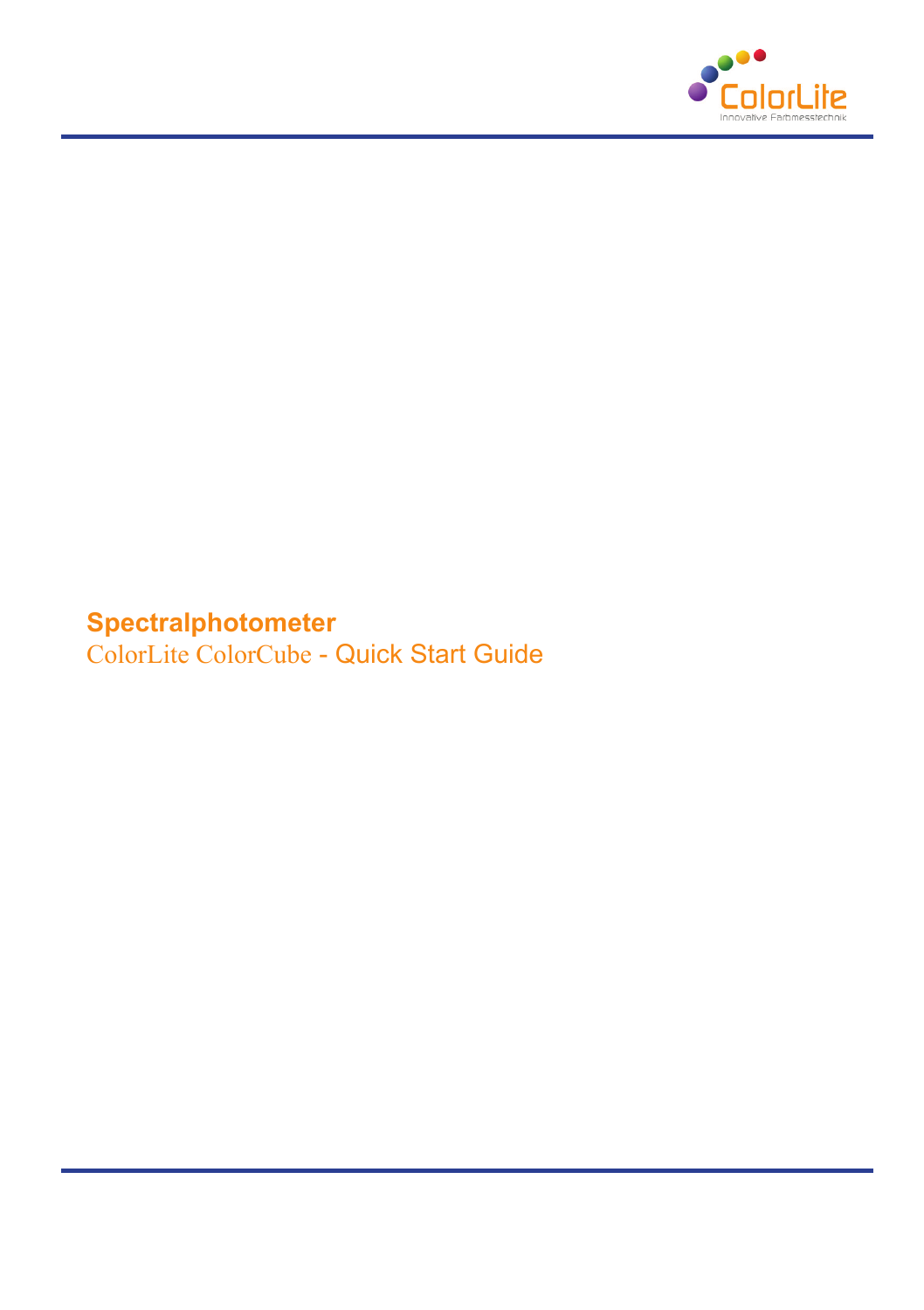

The ColorLite ColorCube is a trend-setting high precision laboratory spectralphotometer for reflectance colour measurement. The ColorLite ColorCube has been developed for a variety of surfaces and materials. It is characterized by the use of high-quality electronics and optical components. Included is the QS-software ColorDaTra to evaluate, analyse and create professional reports in all common colour scales.



**Quality control PC software ColorDaTra**



## **1) Getting started**

Switch the ColorLite ColorCube on by long pressing the button on the front side of the ColorCube (at least 2 seconds). After the coloured LED lighting has switched on, the ColorCube is ready for use without any warm-up time. To get a connection between the ColorCube and the PC you must connect the USB cable with the connection socket.

Open the ColorDaTra software and connect the ColorCube by clicking "Connect". (Separate instruction manual for the ColorDaTra software is included in the delivery)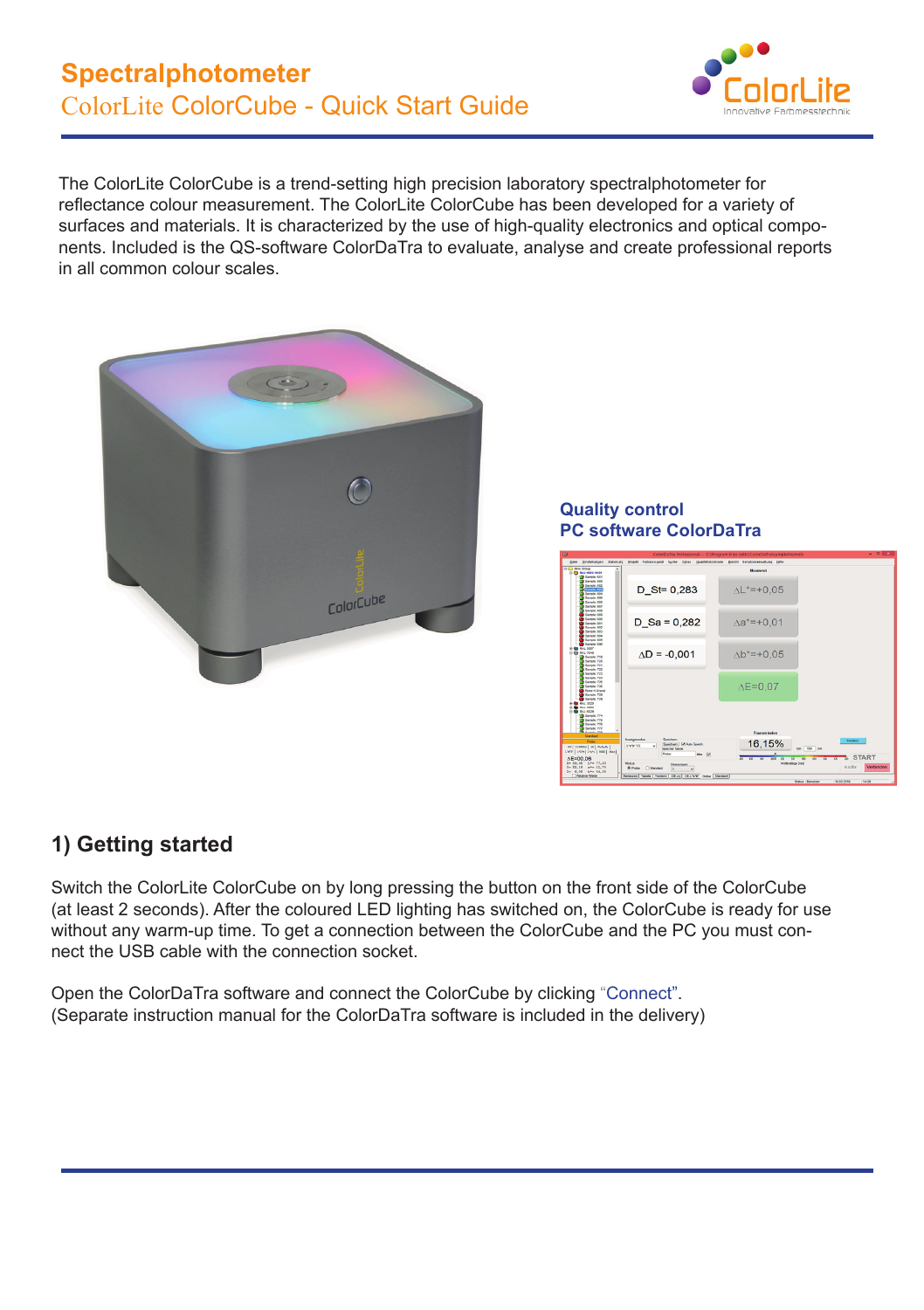

### **2) Calibration - Colour measurement**

To calibrate the device use a certified white calibration reference. We recommend to calibrate the device before using it or before measuring a colour standard. To calibrate, you must first start ColorDaTra on your PC. Then place the black reference above the measuring port and select - Calibrate -. After the dark measurement, carry on the measurement with the white standard. Follow the instructions on the PC. Place the calibration standard on the measuring port and click on "ok".



White certified calibration standard

### **3) How to measure a reference**

Reference colours are normally target colours, which we call "**Standards**". Standards can be measured and stored as reference colour. This standard is used for later measurements in the ColorDaTra software.

Select "Standard" mode in the ColorDaTra software.

Choose a name for the standard, for example "Powder Red".

The measurement begins as soon as you press the "Start" button.

Typical standards are colour scales such as RAL or NCS, ideally in the same material as the sample. But very often for quality control applications a release sample is best measured as the standard. This ensures that the texture, geometry and other optical features are identical to the sample.

When measuring a standard following points should be observed:

- The standard must be clean best always keep protected and never touch the surface.
- For the measurement of inhomogeneous samples such as granules or structured surfaces such as leather, it is possible to determine the number of measurements for colour analysis. In this case, an average from the number of individual measurements is displayed and stored.
- Number of scans can be found in ColorDaTra at "Measurements". The current setting is displayed on the screen. The basic setting is "3". The number of measurements can be chosen between 1 and 20.
- Select a tolerance range in ColorDaTra "Quality control". Fix which Pass/Fail limits are to be monitored. Feed in the limits in the mask. If you have not definded pass/fail limits for a standard, the ColorCube shows the measured colour visually via the integrated LED lighting.